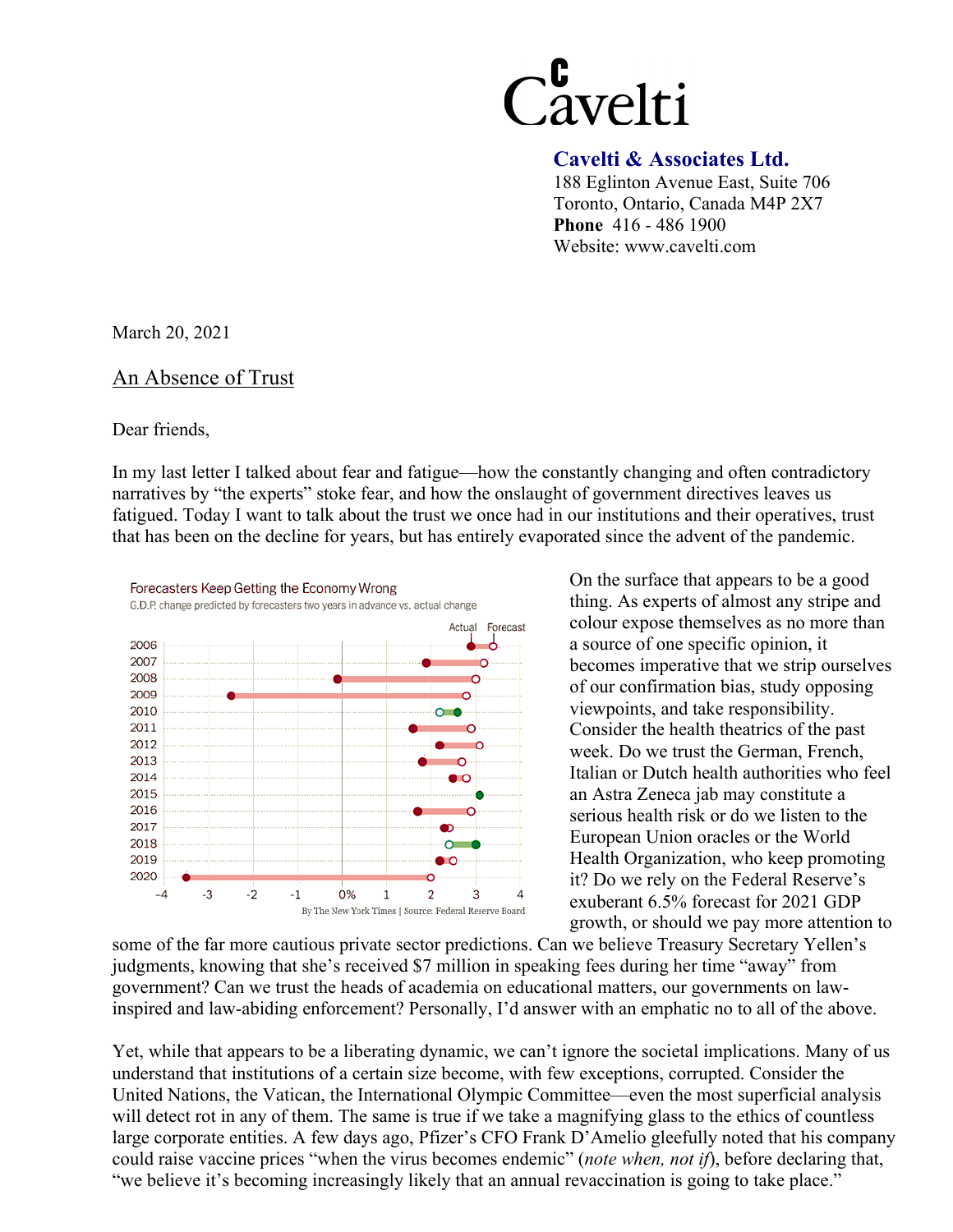Other corporatist actors operate with far greater subtlety. The armaments manufacturers, for decades now self-styled as "defense" contractors, simply buy their legislators and let them do the explaining. The same is true of the financial conglomerates who routinely promote candidates for the presidency or various cabinet positions with lucrative consulting or speaking contracts (back to Janet Yellen).

## Rebellion Ahead

So, what happens if we all lose faith in our private and public institutions? I'm pretty certain the answer is chaos. I would argue that the preconditions for rebellion have not been as vibrant as they are today since the 1930s. Unlike the unrest of the 1970s or more recent manifestations like Occupy Now, today's discontent transcends age groups and social classes. The middle class is as disenchanted with the status quo as are the poor; the millennials are as dissatisfied as are the elderly. The breakdown of the social contract, the unsustainability of every policy construct imaginable, the pursuit of the forever war at the expense of social justice—they all point to the same problem: the status quo doesn't serve us.

How to rebel against an abstraction like the status quo? All we need to do is to ask ourselves who it is that upholds and desperately clings to the current system. Follow the money! In other words, those who oppose the dismantling of the countless structural inadequacies that collectively make up the status quo—in politics, in the corporate world, in our institutional constructs and in academia—they are the enemy. I think we're finally on the verge of understanding that.

To be sure, there are many questions on how the pushback will proceed. Will there be open rebellion, as in broad social uprisings, or will discontent manifest itself more subtly, as in civil disobedience? Will alienated citizens burn and loot, or will they force the collapse of the law and order state by quietly defying it? Make no mistake, the latter can be a more powerful a disruptor to the status quo than all-out mayhem. The bottom line: we're in for turbulent times. The era of docile compliance that was facilitated by decades of debt-fueled consumerism is at an end. The only thing we don't know is whether the transition will be rapid or take time; whether it will be violent or muted.

#### Masking Everywhere

For the moment, massive monetary manipulation coupled with unprecedented fiscal relief is masking the precariousness of our situation. The Wall Street consensus, that the economy will soon experience a robust bounce, may well prove correct—after all, liquidity injections that used to be expressed in segments of billions are now produced in the trillions.

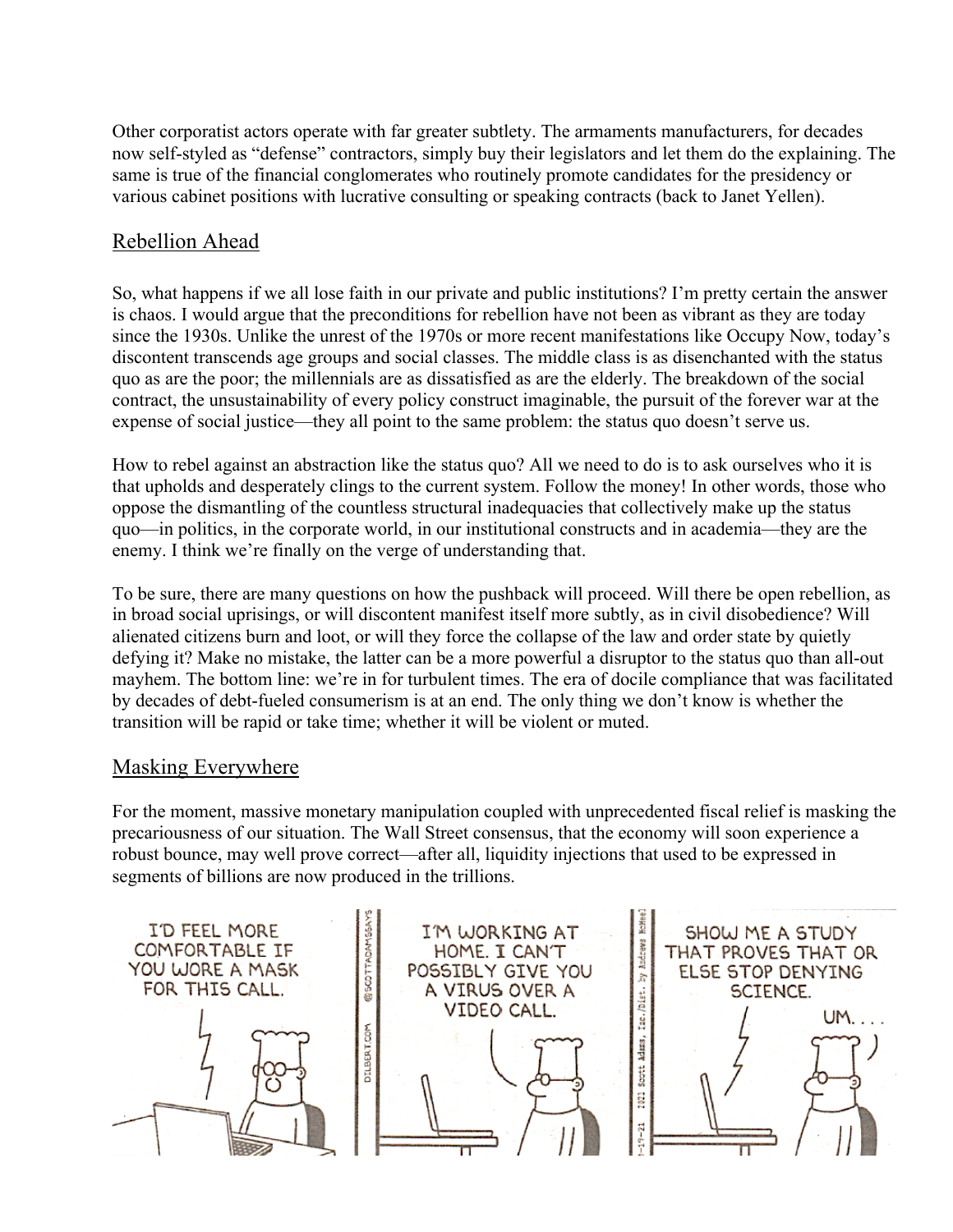Still, anyone with a dose of common sense will look beyond the one or two recovery quarters that may lie ahead. "Helicopter money" in the form of relief cheques will cease, most likely at a time of high unemployment and rising taxes; tens of millions of developed world citizens will find themselves acutely pressured. Central banks, meanwhile, will have to find a way to counter inflationary pressures, while governments will be forced to cut back on spending. In short, as social pressures rise the standard of living will fall, creating an inescapable feedback loop.

Monetary and fiscal authorities are not the only ones desperately trying to mask systemic dysfunction. The politicians are hard at work too. Donald Trump's MAGA efforts were a highly effective attempt to distract from domestic failures by creating an external enemy: China. Joe Biden is taking the show to the next logical level, evoking confrontations with both China and Russia. Will he succeed in diverting attention? That depends on whether a sufficient number of Americans are starting to understand that the system they once believed in isn't working. Their European, Japanese and Canadian counterparts are on a similar journey: many of them are recognizing that the post-war American system they adopted has morphed into something they never wanted.

### The Need for a Strategy

Preparing for such an inherently unstable environment makes for a huge challenge. Yet, a surprising number of people have taken bold actions. Nowhere is that more manifest than in the property sector, where strategic thinking has dramatically changed. Upscale urban properties, not long ago the stated preference of the wealthy, are losing out to mountain retreats, cottages and farms, as well-heeled city dwellers reconsider their circumstance. The stock market is another go-to place. Despite fundamentally unjustifiable valuations, the key indices keep gaining, largely because equities represent ownership and, unlike bonds, are not just someone else's liability. Still, how long the stock market mirage can last is anyone's guess.



# **M2 Money Supply vs. Inflation**

In my last letter I confessed to being agnostic about the future of the economy and markets. I still am, but that doesn't take away from the need to have a strategy. In 2020, we handily beat the equity indices, mainly because of our significant exposure to gold, last year's best performer. So far this year, the yellow metal hasn't helped us, but our stock holdings have appreciated handsomely. We entered 2021 with a 40% weight in equities, which, thanks to our emphasis on stock selection, now makes up close to 50%.